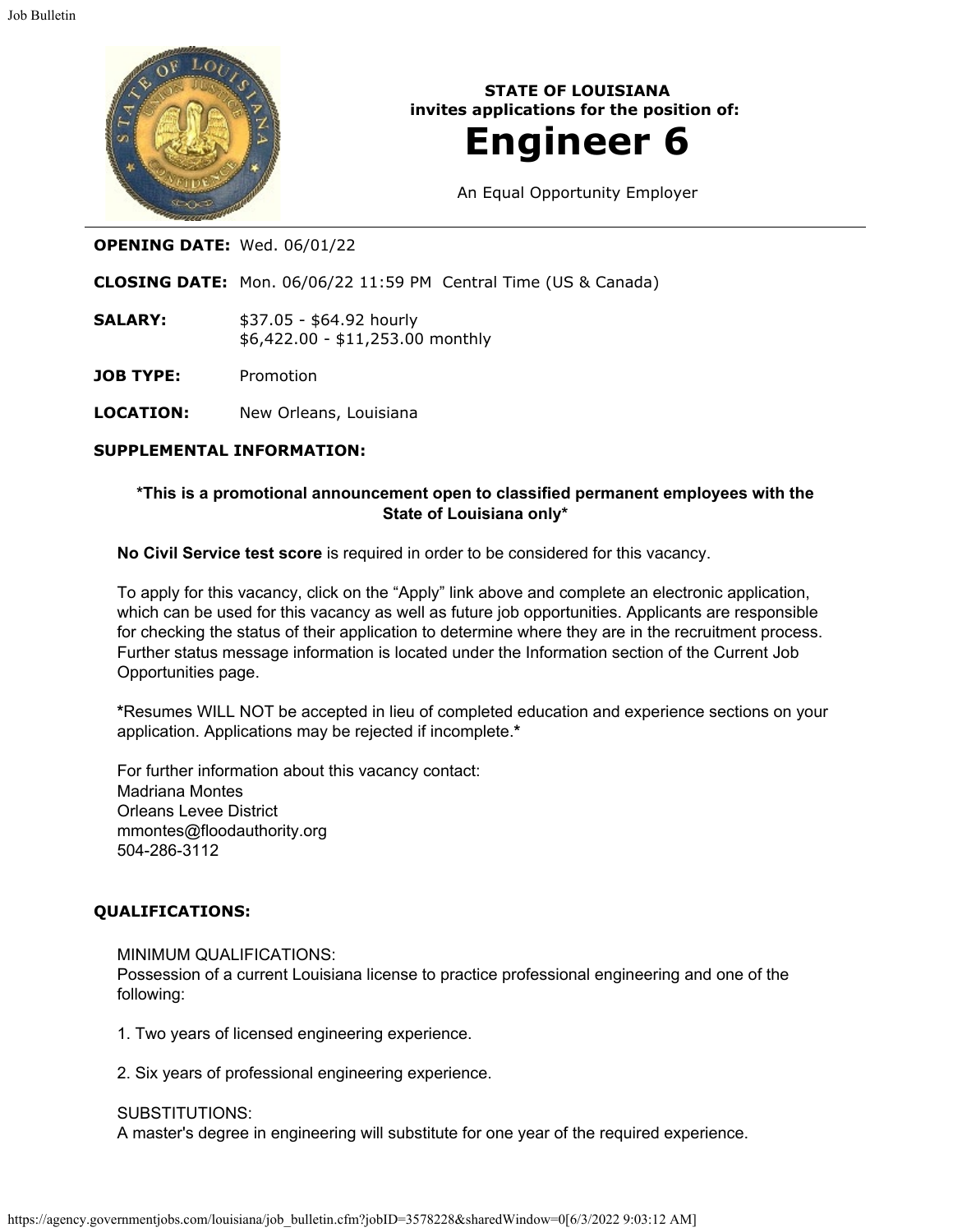A Ph.D. in engineering will substitute for two years of the required experience.

Advanced degrees will substitute for a maximum of two years of required experience.

### NOTE:

Engineering experience gained while licensed as a professional engineer will be accepted as licensed engineering experience.

Engineering experience gained after earning an ABET-accredited degree and prior to earning a professional engineer's license (e.g., as an engineer intern applicant, engineer intern, or equivalent) will be accepted as professional level engineering experience.

#### NOTE:

Applications will be accepted from persons licensed to practice professional engineering in states other than Louisiana. If one of those applicants is selected for the position, he/she will be required to obtain a Louisiana license prior to appointment. The hiring agency will verify that all licensing requirements are met.

#### NOTE:

Louisiana Professional Engineer licenses are issued by the Louisiana Professional Engineering and Land Surveying Board. Licensing requirements may be viewed at www.lapels.com

#### NOTE:

Any college hours or degree must be from a school accredited by one of the following regional accrediting bodies: the Middle States Commission on Higher Education; the New England Commission of Higher Education; the Higher Learning Commission; the Northwest Commission on Colleges and Universities; the Southern Association of Colleges and Schools; and the Western Association of Schools and Colleges.

### **JOB CONCEPTS:**

FUNCTION OF WORK:

Supervises the planning, design, construction, inspection, and/or maintenance of building systems or programs through subordinate professional engineers.

LEVEL OF WORK: Supervisor.

SUPERVISION RECEIVED: Broad from an Engineer 7 or higher. Alternative reporting relationships may be approved by SCS.

#### SUPERVISION EXERCISED:

Direct over a staff of Engineers, Engineering Technicians, or others who assist in specific assignments.

LOCATION OF WORK: May be used by all state agencies.

JOB DISTINCTIONS:

Differs from Engineer 5 by the presence of responsibility for direct supervision over professional engineers.

Differs from Engineer 7 by the absence of second-line supervision over professional engineers. Exceptions to this distinction may be approved by SCS based on program scope and/or complexity.